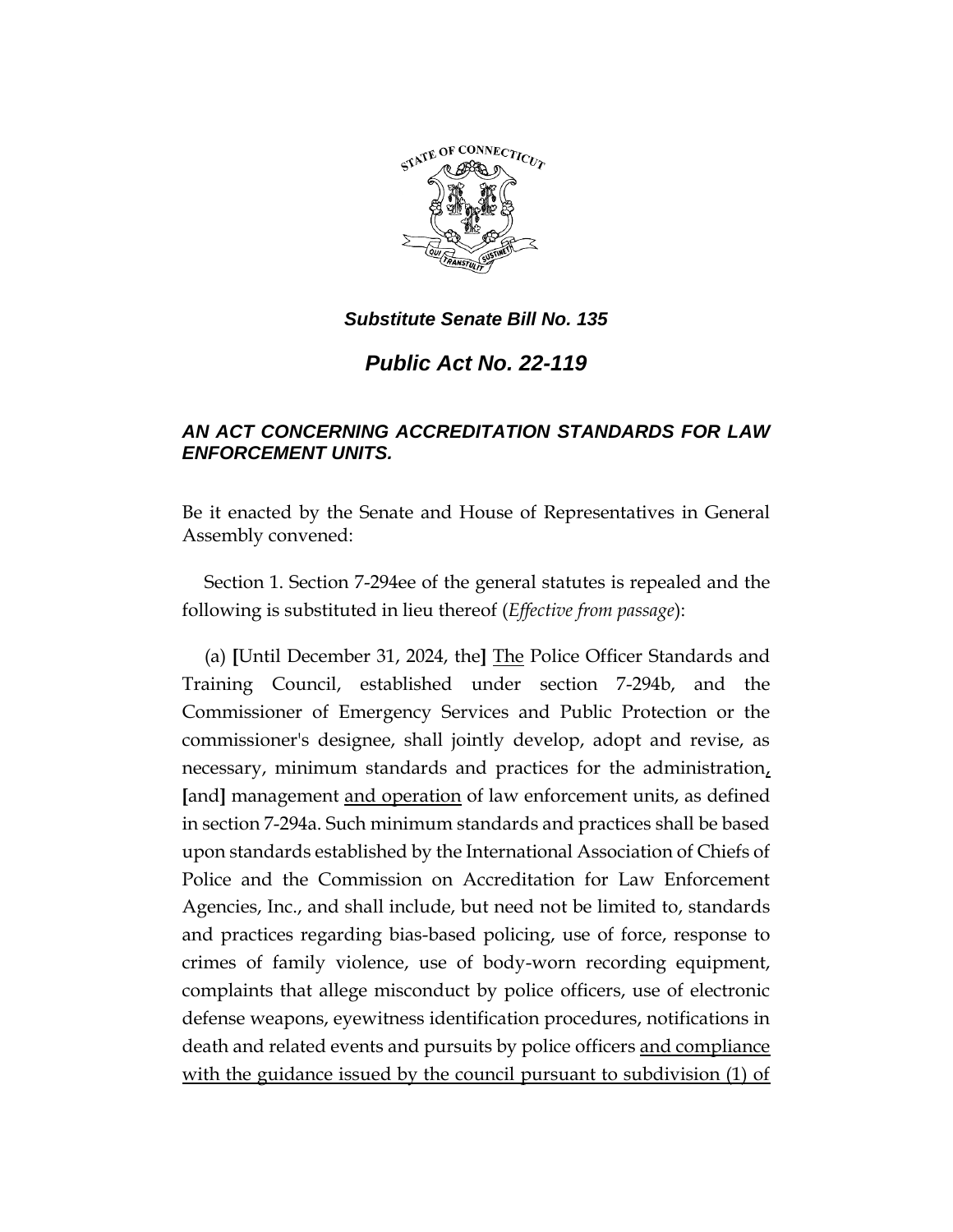subsection (g) of section 7-294d regarding reporting procedures to be followed by chief law enforcement officers for certificate suspension, cancellation or revocation. Not later than January 1, 2023, the council shall, within available appropriations, divide the minimum standards and practices into three state-accreditation tiers, to be known as tier one, tier two and tier three. Tier one shall consist of minimum standards and practices designed to protect law enforcement units from liability, enhance the delivery of services and improve public confidence in law enforcement units. Tier two shall consist of minimum standards and practices for the administration, management and operation of law enforcement units. Tier three shall consist of higher minimum standards and practices for the administration, management and operation of law enforcement units. The council shall post **[**such**]** the minimum standards and practices of each tier on the council's Internet web site and disseminate **[**such**]** the minimum standards and practices of each tier to law enforcement units. The council and commissioner or the commissioner's designee shall jointly develop a process to review a law enforcement unit's compliance with **[**such**]** the minimum standards and practices of each tier and issue a certificate of compliance with **[**law enforcement**]** the minimum standards and practices of tier one, tier two or tier three, as the case may be, to a law enforcement unit that meets or exceeds **[**such**]** the minimum standards and practices of such tier.

(b) On and after January 1, 2019, and until December 31, **[**2024**]** 2022, each law enforcement unit shall adopt and maintain (1) the minimum standards and practices developed by the council pursuant to subsection (a) of this section, or (2) a higher level of accreditation standards developed by the council or the Commission on Accreditation for Law Enforcement Agencies, Inc.

(c) On and after January 1, 2023, and until December 31, 2023, each law enforcement unit shall (1) be certified, at a minimum, as meeting the requirements for state-accreditation tier one developed by the council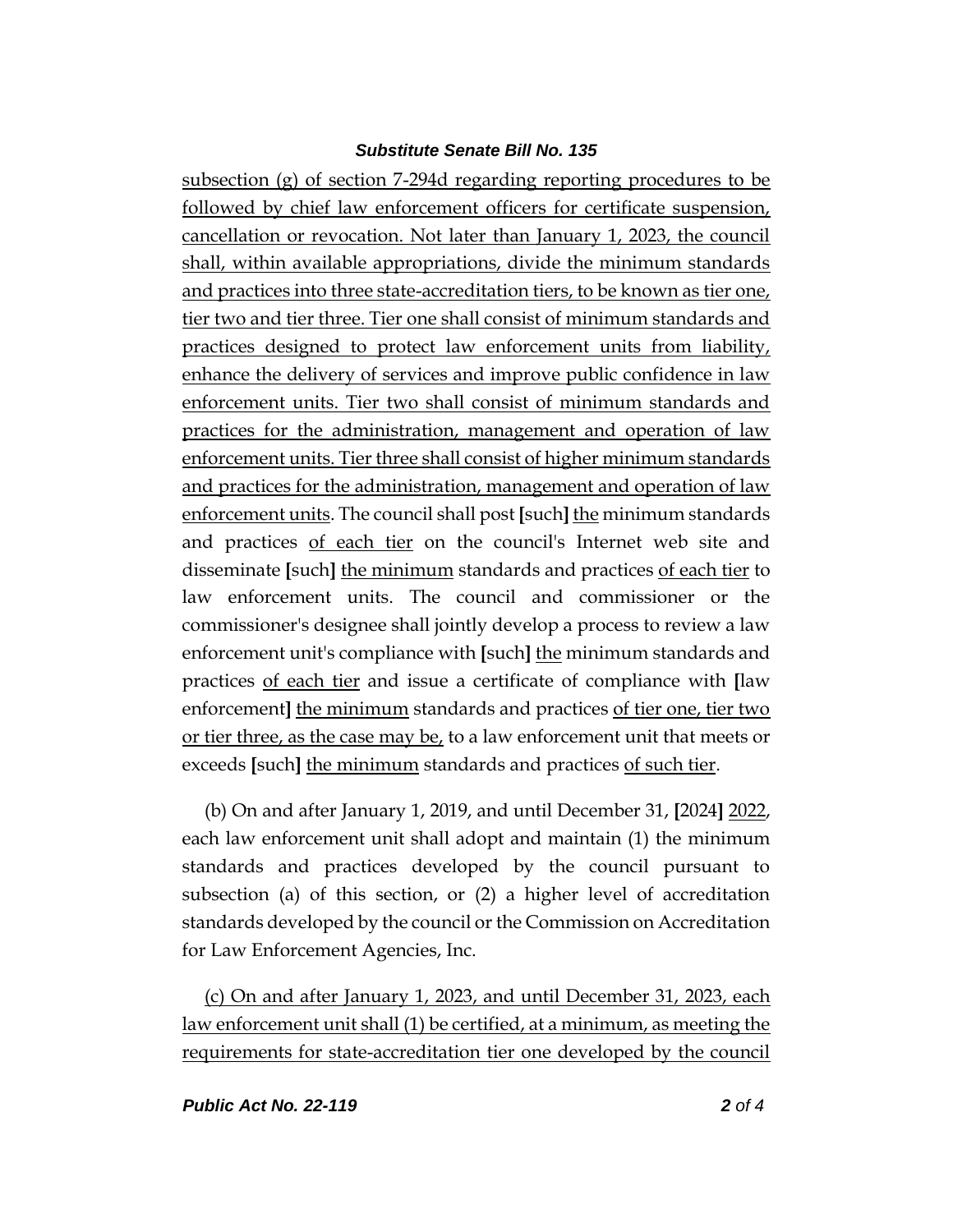pursuant to subsection (a) of this section, or (2) meet a higher level of accreditation standards developed by the Commission on Accreditation for Law Enforcement Agencies, Inc.

(d) On and after January 1, 2024, and until December 31, 2025, each law enforcement unit shall (1) be certified, at a minimum, as meeting the requirements for state-accreditation tiers one and two developed by the council pursuant to subsection (a) of this section, or (2) meet a higher level of accreditation standards developed by the Commission on Accreditation for Law Enforcement Agencies, Inc.

**[**(c)**]** (e) On and after January 1, **[**2025**]** 2026, each law enforcement unit shall **[**obtain and maintain accreditation**]** (1) be certified as meeting the requirements for state-accreditation tiers one, two and three developed by the council pursuant to subsection (a) of this section, or (2) meet a higher level of accreditation standards developed by the Commission on Accreditation for Law Enforcement Agencies, Inc.

(f) If a law enforcement unit fails to obtain or maintain **[**such accreditation**]** the appropriate certification for a state-accreditation tier or tiers or the higher level of accreditation standards developed by the Commission on Accreditation for Law Enforcement Agencies, Inc., as required by the provisions of subsections (b) to (e), inclusive, of this section, the council shall work with the law enforcement unit to obtain and maintain such certification or accreditation standards.

(g) If a law enforcement unit fails to comply with the guidance issued by the council pursuant to subdivision (1) of subsection (g) of section 7- 294d regarding reporting procedures to be followed by chief law enforcement officers for certificate suspension, cancellation or revocation, the council may revoke the certificate of compliance with the appropriate state-accreditation tier or tiers, as the case may be, issued pursuant to this section.